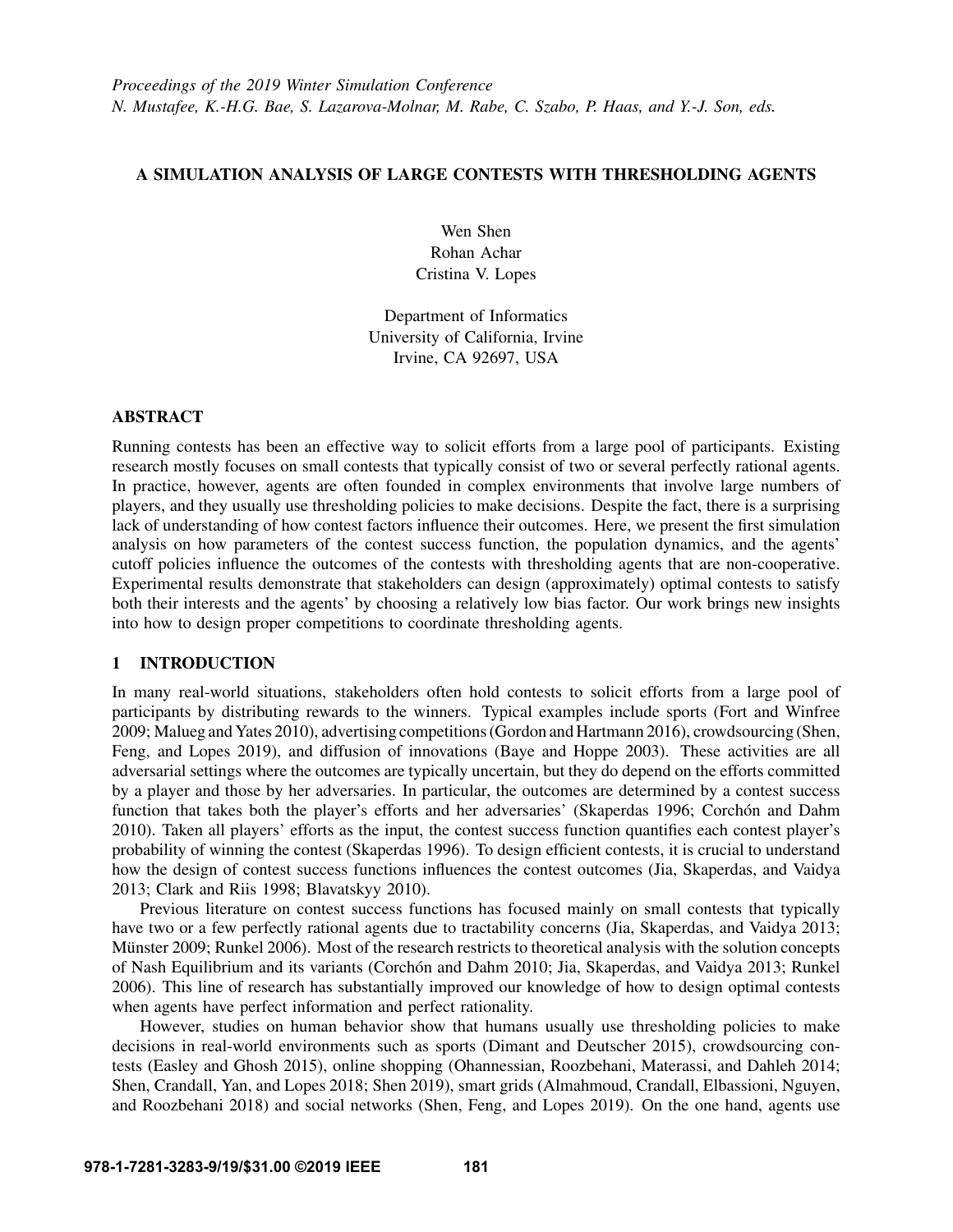thresholding policies because they often have informational uncertainties, cognitive limitations or computational limits [\(Simon 1997\)](#page-11-9). On the other hand, under certain conditions, thresholding policies are optimal strategies and thus represent rational behavior [\(Ohannessian, Roozbehani, Materassi, and Dahleh 2014\)](#page-11-6). That is, thresholding agents are rational agents when they have optimal (perfect) thresholds. In this sense, the thresholding behavioral model is more generalized than the rational behavioral model because it extends the rational behavioral model to the scenarios when agents do not necessarily possess perfect information or reasoning abilities. Therefore, it is essential and demanding to understand how parameters of success functions and agents' behavior influence the performance of the contests with thresholding agents.

In this paper, we present the first simulation analysis to quantify how parameters of contest success functions, the population dynamics, and agents' thresholding behavior influence the contest outcomes. In doing so, we first developed a simulation platform based on real-world contest data. We then conducted four groups of experiments to study how the bias factor, the number of total rewards, the population dynamics of the agents, and the coefficient affected the performance of the contests. Experimental results demonstrate that there are "win-win" situations for both the stakeholders and the agents in contests with thresholding agents. Specifically, it is feasible for the stakeholders to design (approximately) optimal contests that can achieve good results for both parties by choosing a relatively low bias factor. Our results complement the state-of-the-art by offering a new perspective on how to design contests to coordinate agents with thresholding behaviors. In particular, our study provides a systematic approach for stakeholders to simulate systems that consists of thresholding agents as well as methods to evaluate the performance of the systems brought by different incentive mechanisms.

# 2 CONTESTS WITH THRESHOLDING AGENTS

This section first describes the decision models that players use to determine the number of efforts invested in the contests. It then introduces the contest success functions that generate each player's probability of success.

### 2.1 Agents' Decision Models

We consider a contest in which agents follow thresholding policies to decide how much efforts they should invest in the contests. Let *I* be the set of agents in a contest, an agent  $i \in I$  will exert positive efforts  $e_i \in R_{\geq 0}$  only if her (expected) utility  $U(e_i) \in R$  is greater than or equal to zero. Here, *R* is the set of real numbers. The (expected) utility is the difference between the (expected) rewards  $r(e_i) \in R_{\geq 0}$  that the agent will receive and the costs  $c_i \in R_{\geq 0}$  she spends. Therefore, agent *i*'s (expected) utility  $U_{e_i}$  is calculated as follows:

$$
U(e_i) = r(e_i) - c_i \tag{1}
$$

where  $r(i)$  is determined by the total rewards  $M \in R_{\geq 0}$  and the contest success function *P* implemented by the stakeholders, and  $c_i = \delta_i \cdot e_i$ . Here,  $\delta_i \in R_{\geq 0}$  refers to a private coefficient that determines the marginal cost that agent *i* incurs when she invests an extra unit of efforts. Thus, agent *i*'s (expected) utility can be computed by:

<span id="page-1-0"></span>
$$
U(e_i) = r(e_i) - \delta_i \cdot e_i \tag{2}
$$

Note that the thresholding agent model should not be confused with the threshold model of collective behavior [\(Granovetter 1978\)](#page-10-9). The threshold model assumed that each agent's behavior depends on the number of other agents already adopting that behavior while the thresholding agent model only assumed that individual agents have their own private thresholds to trigger their behaviors.

In a contest, agent *i* exerts positive efforts  $E_i > 0$  only if her expected utility  $U(e_i) \geq 0$ . Otherwise, she would be better off by not participating the contest since it would be irrational for her to exert efforts that bring no good or even harm to her. In practice, agent *i*'s efforts *e<sup>i</sup>* are often bounded by her maximum ability due to various factors such as time [\(Giampietro, Bukkens, and Pimentel 1993\)](#page-10-10), psychological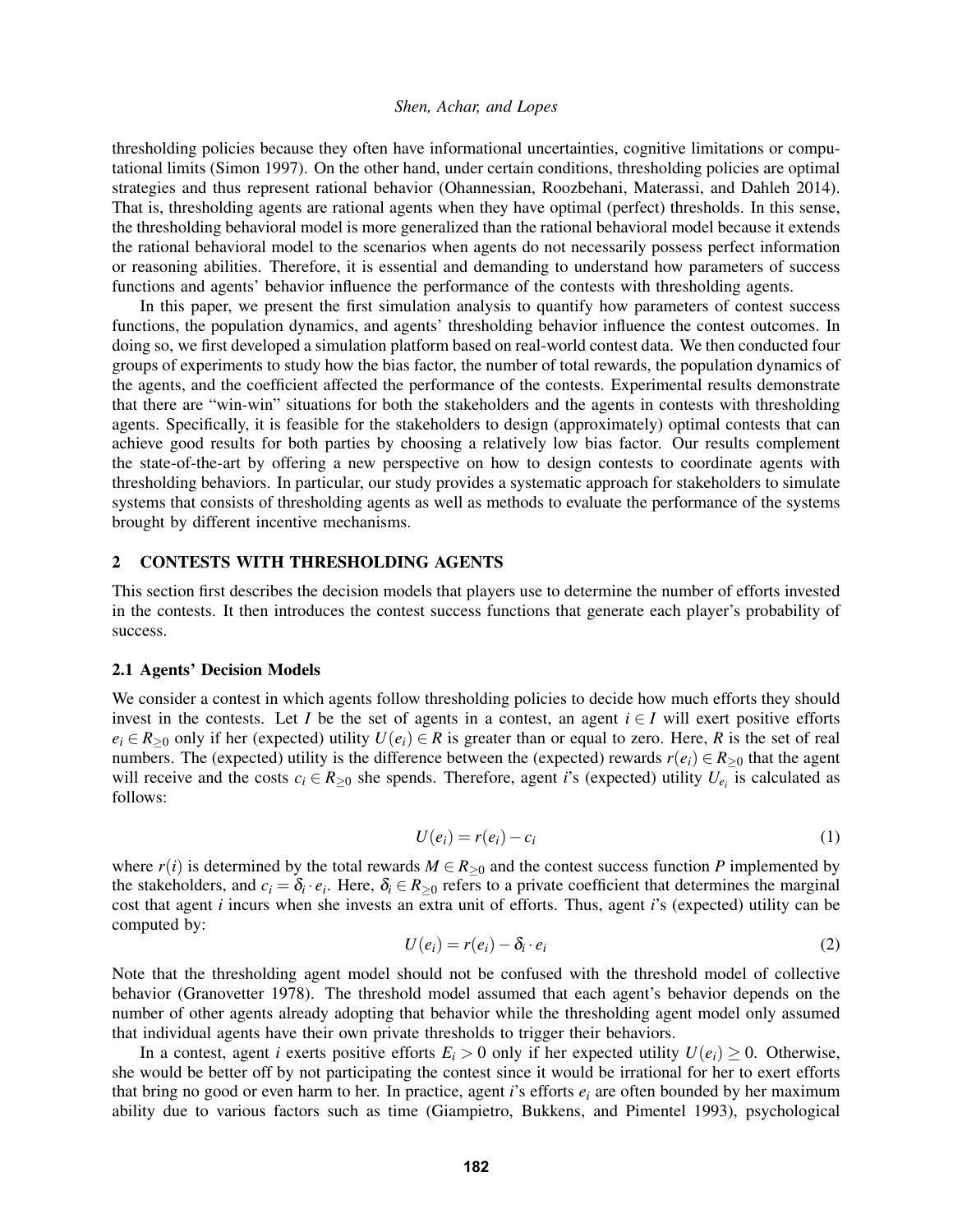constraints [\(Hunter and Schmidt 1983\)](#page-11-10) and working environments [\(Iverson and Zatzick 2011;](#page-11-11) Niemelä, [Rautio, Hannula, and Reijula 2002\)](#page-11-12). Therefor, we have  $e_i \leq \hat{e}_i$  where  $\hat{e}_i$  is the maximum amount of efforts that agent *i* can invest in a contest.

### 2.2 Contest Success Function

A contest success function (CSF) determines the probability of winning for each player as a function of all the players' effort [\(Skaperdas 1996\)](#page-11-2). In general, there are two types of contest success functions: the *ratio* form and the *difference* form [\(Hirshleifer 1989\)](#page-11-13). The former determines the probability of winning according to the ratio of the respective efforts committed by each player. In the difference form, however, the probability of winning is computed as a function of the difference in the efforts that each player has exerted. In this paper, we focus on the ratio form of contest success functions because it can be naturally scaled up to large contests that involve millions of players while extending the difference form to these contests is usually non-trivial and difficult [\(Jia, Skaperdas, and Vaidya 2013\)](#page-11-3).

The ratio-form CSF usually determines the probability of winning as a function of the ratio of the efforts that each player has committed. In a contest, agent *i*'s probability of winning is computed by:

$$
p(e_i) = \begin{cases} \frac{f(e_i)}{\sum_{j \in I} f(e_j)} & \text{if } \sum_{j \in I} f(e_j) > 0\\ \frac{1}{|I|} & \text{otherwise} \end{cases}
$$
 (3)

where  $f(\cdot)$  is a non-negative, strictly increasing function, and |*I*| is the number of players in the contest. The most widely used function for  $f(\cdot)$  is  $f(e_i) = e_i^{\mu}$   $(0 \le \mu \le 1)$  due to Tullock [\(1980\)](#page-11-14).

In our simulation analysis, we will concentrate on the Tullock function because of its broad applications in real-world scenarios such as technology race [\(Baye and Hoppe 2003\)](#page-10-2), sports [\(Dietl, Franck, and Lang](#page-10-11) [2008\)](#page-10-11), crowdsourcing [\(Shen, Feng, and Lopes 2019\)](#page-11-1), lobbying and rent-seeking [\(Tullock 1980\)](#page-11-14). Agent *i*'s (expected) rewards  $r(e_i)$  for investing  $e_i$  efforts is calculated by:

$$
r(e_i) = \begin{cases} \frac{(e_i)^{\mu}}{\sum_{j \in I} e_j^{\mu}} \cdot M & \text{if } \sum_{j \in I} e_j^{\mu} > 0\\ \frac{1}{|I|} \cdot M & \text{otherwise} \end{cases}
$$
(4)

where  $0 \leq \mu \leq 1$  is the bias factor. The bias factor  $\mu$  is often interpreted as the "noise" of a contest. It quantifies the effect that an increment in an agent's efforts on her probability of winning [\(Jia, Skaperdas,](#page-11-3) [and Vaidya 2013\)](#page-11-3). A contest that has low  $\mu$  can be viewed as a lowly discriminating contest in which payers with different levels of efforts may have a similar degree of chance to win. In contrast, a contest that has high  $\mu$  is a highly discriminating contest that favors players with high efforts. Despite the substantial understanding of the contest outcomes when agents are perfectly rational, little has been known about the contest dynamics with thresholding agents. In this paper, we present the first exploratory study to bridge the gap.

# 3 SIMULATING CONTESTS

In this section, we introduce the simulation platform that we have used in the experiments. Simulating large contests often involves updating data objects frequently because agents in the contest have their private information as well as different decision-making mechanisms. Therefore, it is desirable to simulate the contests in a modular approach.

We build our simulation platform based on a simulation framework called *SpaceTime* [\(Valadares, Lopes,](#page-11-15) [Achar, and Bowman 2016;](#page-11-15) [Lopes, Achar, and Valadares 2017;](#page-11-16) [Achar and Lopes 2019\)](#page-10-12). SpaceTime was initially developed for urban simulation in distributed environments [\(Shen, Achar, and Lopes 2018\)](#page-11-17). In our paper, we extend it to large-scale contest simulations for the first time. The SpaceTime framework utilizes a programming language model called *Global Object Tracker* (GOT) that manages the version of objects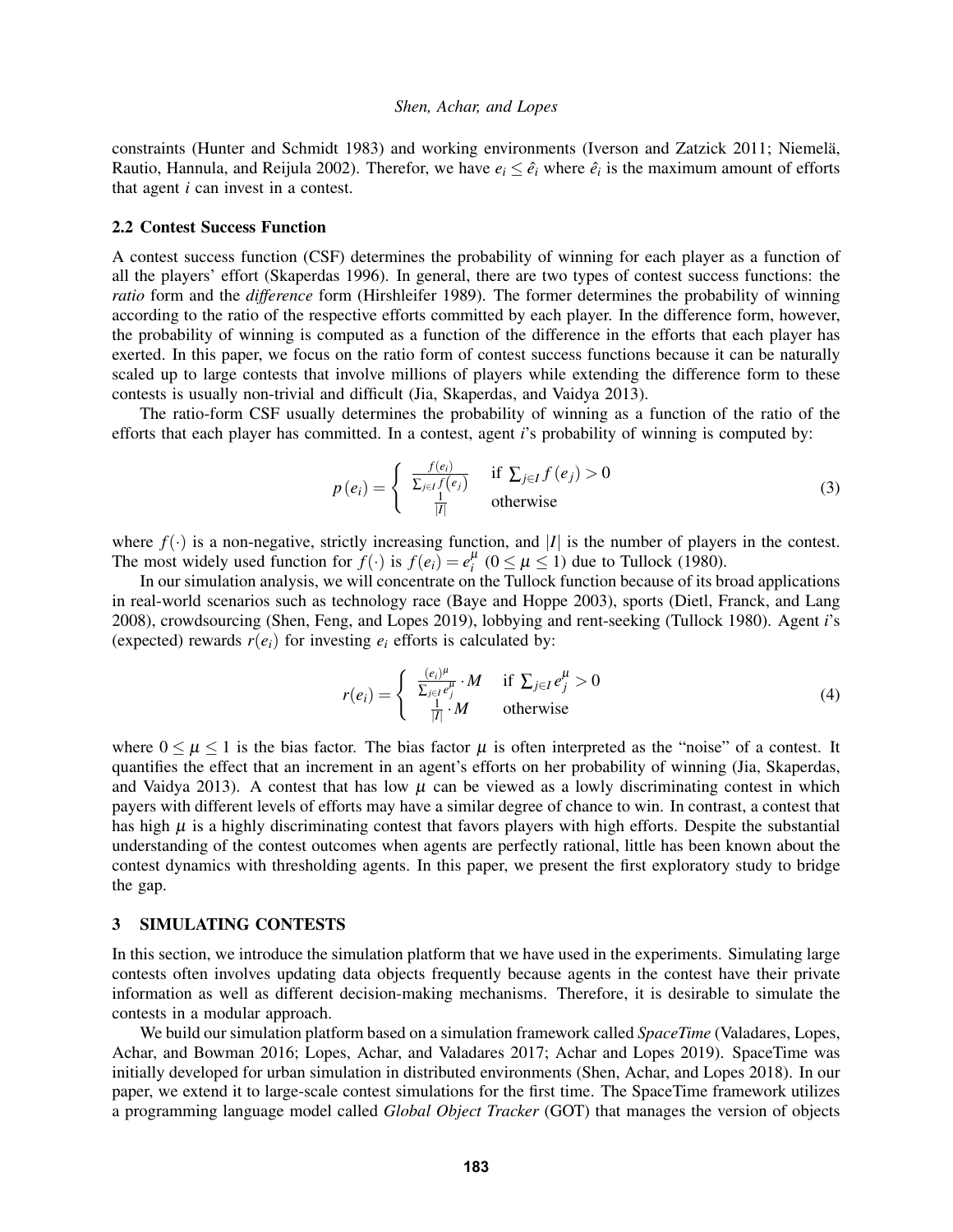in a way that is similar to the popular version control tool *Git* [\(Spinellis 2012\)](#page-11-18). Objects in SpaceTime are GOT nodes that consists of a dataframe, an application node, and the data operation component. The dataframe keeps track of both the object revision history and a snapshot of the current working data. The application node defines the logical process of the designated procedures. The data operation component allows the application node to manipulate the dataframe in the four ways: read, modify, add and delete.

In our simulation platform (see Fig. [1\)](#page-3-0), there are two types of roles: the contest manager and the agents. The contest manager determines the contest success function and the number of the total rewards. The agents invest efforts and compete with each other for the rewards that are determined by the contest success function. Each agent is represented as a GOT node. In each node, the dataframe stores the agent's private information including the maximum ability  $\hat{e}_i$ , the cost coefficient  $\delta_i$ , the efforts to commit in the contest  $e_i$  and the expected utility  $U(e_i)$ . The decision-making mechanism is the application component that calculates the agent's expected utility according to her private information and the public information obtained from the contest manager.

<span id="page-3-0"></span>

Figure 1: An architectural view of the simulation platform.

The contest manager is also a GOT node. The dataframe stores the contest information including the bias factor  $\mu$ , and the number of total rewards  $M$ . The decision-making mechanism computes the probability of success for each agent given her invested efforts. The contest manager can request information (i.e. the number of efforts  $e_i$ ) from the agents. Similarly, the agents can access information (i.e. the rewards for each player) from the contest manager. As a result, the majority of the data is stored locally and data communication between the agents and the contest manager reduces to the minimum level. The modular design makes the simulation platform highly expandable and configurable for large contests that have thousands of or even millions of players. In what follows, we discuss the role of contest manager and the individual agent in turn.

• Contest Manager: The contest manger is a representative of the stakeholder. It serves as the simulation engine.

— *Dataframe:* The dataframe records initial parameters of the contest.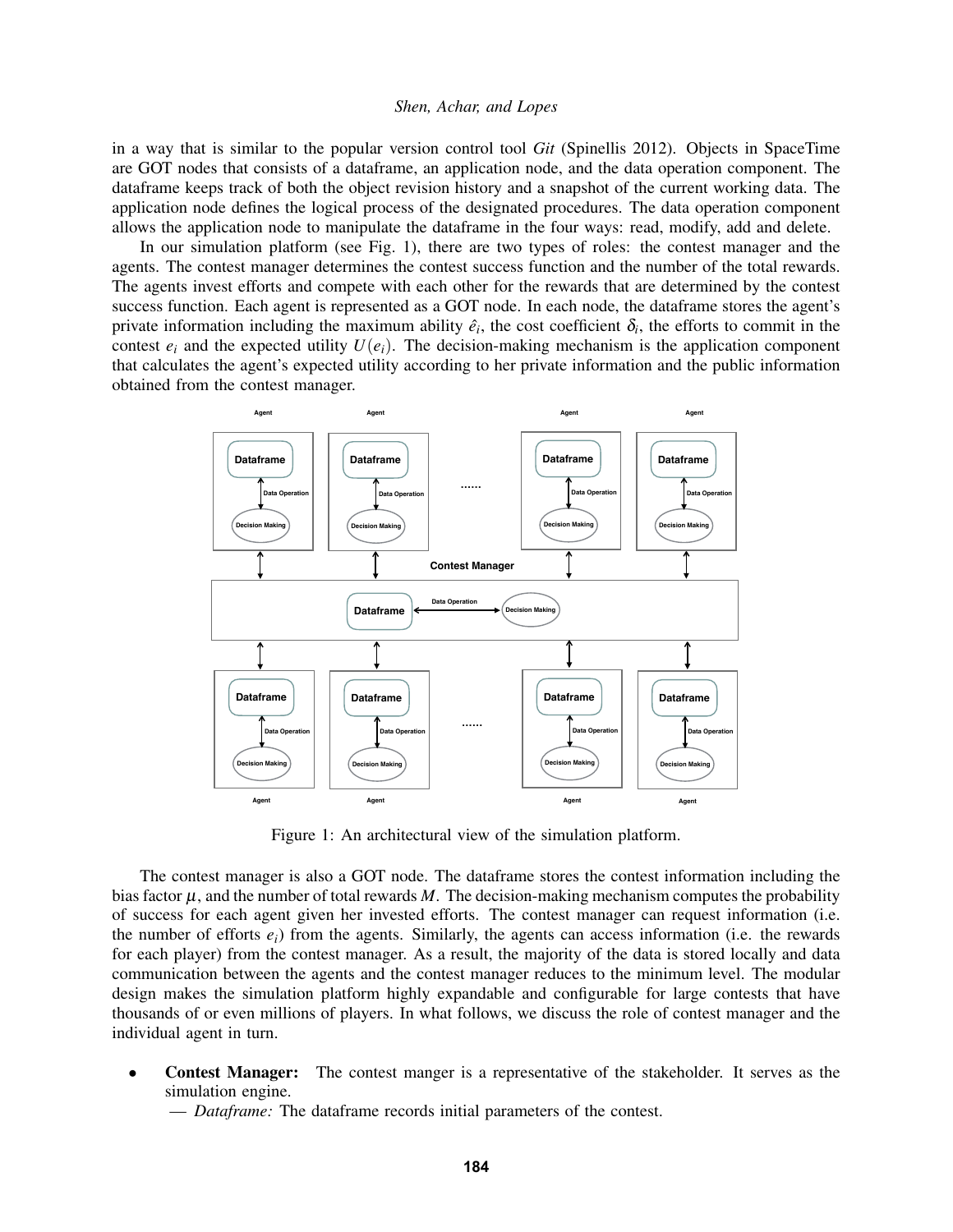- *Data operator:* The contest manager set the parameters of the contests, update the records of the efforts, and the probability of winning, the rewards for each participating agent.
- *Decision making:* The goal of the stakeholder is to maximize the aggregated efforts of all the agents by selecting the optimal parameters for the contest. The contest manager can observe individual agents' decisions.
- Agent: Each agent is an actor in the simulation.
	- *Dataframe:* The dataframe stores the private threshold (the cost coefficient in our simulation analysis) and the expected rewards of the agent.
	- *Data operator:* The agent updates the expected rewards and the utilities according to the calculated probability of winning.
	- *Decision making:* The agent decides whether to contribute and how much efforts to invest according to the thresholding policies.

## 4 EXPERIMENTAL SETUP

After introducing the dataset used in the simulations, we describe the methods that we took to investigate how parameters of the contest success function influence the contest outcomes in contests with thresholding agents.

# 4.1 Dataset

We used the Kaggle ranked user data [\(Felipe Salvatore 2019\)](#page-10-13) in our experiments. The dataset was obtained by a data crawling from the Kaggle competitions. The original dataset contains 4,767 rows. Each row represents a ranked player. For each row, there are six columns: the register date, the current points, the current ranking, the highest ranking, the country and the continent. In our work, we removed three irrelevant columns: the register date, the country, and the continent. That is, we only considered the following three columns: the current points, the current ranking, and the highest ranking.

The original dataset did not include all the necessary data fields for the experiments. Therefore, we performed data processing before conducting the experiments. We first normalized the players' current points by dividing each value by the maximum value observed in the data samples. We then took each player's normalized points as her efforts  $e_i$  (i.e.,  $e_i = i's$  normalized points). We estimated each agent's maximum ability  $\hat{e}_i$  according to the following equation:

$$
\hat{e}_i = e_i \cdot \frac{i's \text{ Current Ranking}}{i's \text{ Higher Ranking}} \tag{5}
$$

In our experiments, agent *i*'s maximum ability  $\hat{e}_i$  served as the upper bound of her efforts  $e_i$  exerted in a contest.

To calculate the expected utility, an agent needs to know her cost coefficient. Unfortunately, the original dataset did not provide such information. We estimated each agent's cost coefficient  $\delta_i$  by assuming her utility was zero. This is without of loss generality because although agent *i*'s utility is usually her private information, it can be integrated into the cost coefficient  $\delta_i$ . According to Eq. [2,](#page-1-0) we have

$$
\delta_i = \frac{r(e_i)}{e_i} = \frac{4767 - i's \text{ Current Ranking}}{4767 \cdot e_i} \tag{6}
$$

where  $e_i$  was estimated as the normalized points number. In our simulation, the cost coefficient served as the threshold of a player. If a player has a high cost coefficient, then the player needs to exert significant efforts in order to compete with others and receive the rewards. When the cost coefficient is sufficiently high, the player would not benefit from contributing to the tasks.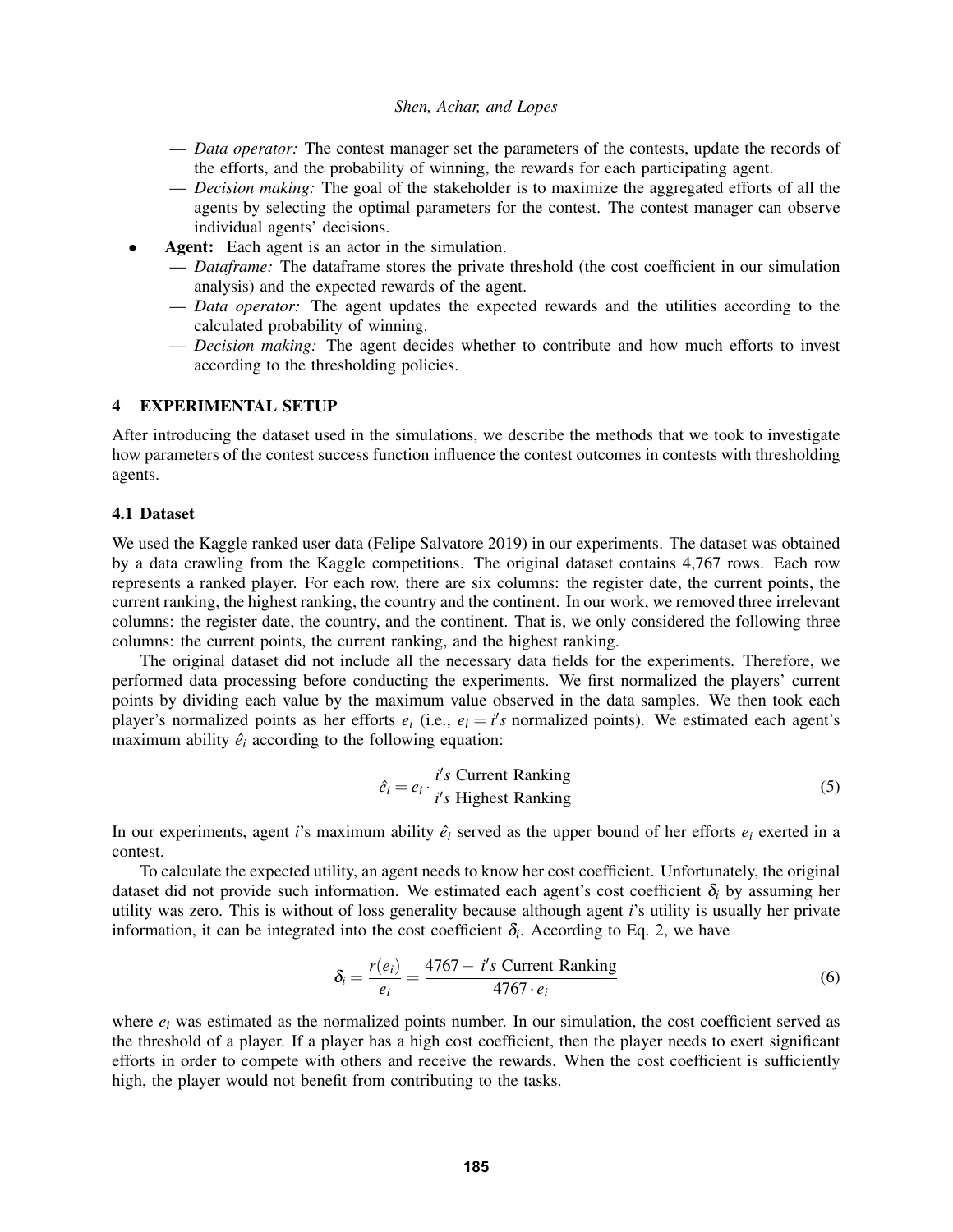# 4.2 Methods

We identified six main performance metrics to quantify how the parameters of the contest success function affect the performance of the contests. The metrics include:

- the total efforts exerted by all the players (the higher, the better);
- the average efforts exerted by each participating player (the higher, the better);
- the total utility earned by all the players (the higher, the better);
- the maximum efforts exerted by a player in the contest (the higher, the better);
- the average utility earned by each participating player (the higher, the better);
- he maximum utility earned by a player in the contest (the higher, the better).

We also measured the standard deviation of the efforts (the lower, the better) and the standard deviation of the utility (the lower, the better) to quantify the variation of the efforts and utility, respectively. Note that all the numbers were normalized by dividing by the maximum value.

We studied how the bias factor  $\mu$  influenced the contest outcomes by changing  $\mu$  from 0.0 to 10. with an increment of 0.01. To investigate how the growth rates of the total rewards affect contest performance, we let the total rewards *M* grow linearly with different growth rates from 0.0 to 1.0 with an increasing step of 0.05.

We performed another two groups of experiments to study if the population of players or coefficients had any effect on the performance of the contests. To investigate how the number of participating players affected the contest outcomes, we varied the number of population from 0.25 to 5 times of the original population (i.e., 4767) with an increasing step of 0.25. If the selected population *x* was smaller than 4767, we randomly selected the samples from the current population. If the selected population  $x$  was larger than 4767, we first added *x*/4767 times of the current population, and then selected the remainder (*x* mod 4767) randomly. In the second group, we varied the cost coefficient of each player from 0 to 10 with an increment of 0.1 to study how agents' thresholding behavior influence the contest performance.

We ran each group of experiments for 100 times and reported the averaged numbers of each metrics in our paper. All the simulations were conducted on the same 3.7GHz 6-core Linux machine with 32GB RAM. It took approximately six hours to ran all the simulations.

# 5 RESULTS

Based on the data points obtained from the numerical simulations, we highlight four main observations. After presents the results, we summarize our findings.

## 5.1 Bias Factor

<span id="page-5-0"></span>Observation 1 *As the bias factor increases, agents' efforts and utility typically increase significantly to the peak and then decreases gradually. Contests with a moderately low bias factor typically perform the best.*

This trend was observed in all the metrics: the total efforts, the average efforts, the maximum efforts, the standard deviation of efforts, the total utility, the average utility, the maximum utility, and the standard deviation of utility. Figure [2](#page-6-0) demonstrates that as the bias factor  $\mu$  increased from 0.1 to 1.0, the performance of the contests ( i.e., the total efforts, the average efforts, the maximum efforts) first increased significantly to the peak and then decreased gradually. Contests with a moderately low bias factor (e.g.  $0.1 < \mu < 0.4$ ) performed the best among the contests with different bias factors. An explanation for this phenomenon is that the majority of the participating agents are players with low ability, while contests with moderately low bias factors favor agents with relatively low abilities.

The number of efforts invested by each agent dispersed widely: while the maximum efforts could reach above 3.5, the average efforts were below 0.02 (see Figures [2c](#page-6-0) and [2b\)](#page-6-0). A possible explanation is that the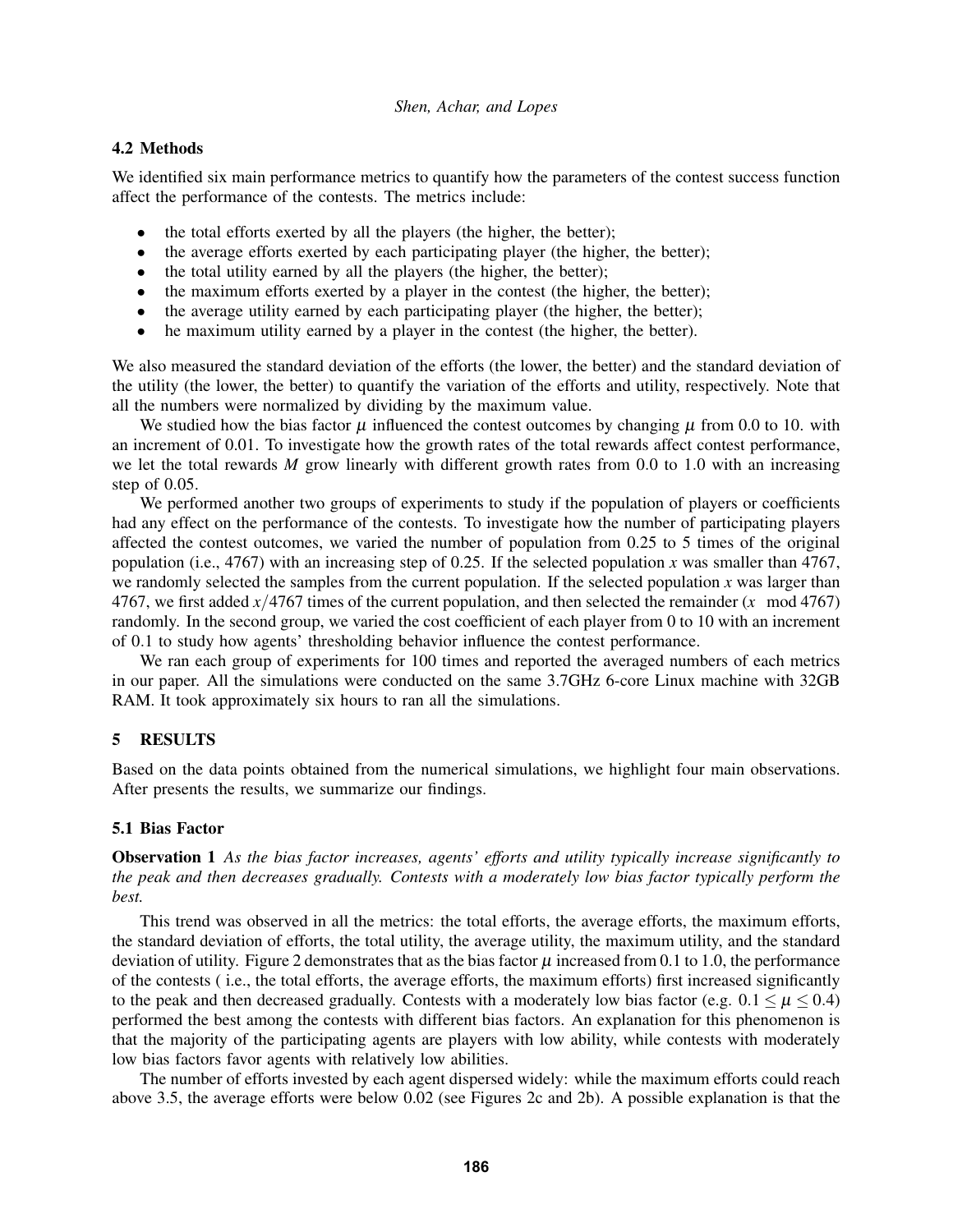agents' coefficients and maximum ability varied substantially, resulting in a wide range of variations on the effort values (see Figure [8d\)](#page-9-0). Agents' committed efforts varied the most when the noise factor was low (e.g.  $\mu = 0.1$ ).

Figure [3](#page-6-1) shows that with the bias increasing, agents' total utility, average utility, and maximum utility also experienced the same trend as the efforts. They also climbed to the peak when the bias factor was relatively low (e.g.  $0.1 \leq \mu \leq 0.4$ ).

Observation [1](#page-5-0) indicates that it is possible to implement a contest success function that serves the interests of both the stakeholders and the participating agents in contests with thresholding agents. That is, there can be a "win-win" situation when the stakeholders select a moderately low bias factor. This finding is surprisingly different from contests (with perfectly rational agents) in which the stakeholders' interests and the players' are usually conflicting.

<span id="page-6-0"></span>

Figure 2: A comparison of four effort metrics by varying the bias factor from 0.0 to 1.0.

<span id="page-6-1"></span>

Figure 3: A comparison of four utility metrics by varying the bias factor from 0.0 to 1.0.

### 5.2 Total Rewards

<span id="page-6-2"></span>Observation 2 *Increasing the amount of rewards according the total efforts has little impact on the contest outcomes in contests with different bias factors.*

Figures [4](#page-7-0) and [5](#page-7-1) shows that the total efforts, the average efforts, the total utility, and the average utility rarely changed when the reward growth parameter increased. That is, when the total amount of rewards grows linearly in the total efforts, the contest outcomes remained unchanged. Figures [4d](#page-7-0) and [5d](#page-7-1) confirmed that the variances of agents' individual efforts and utility kept almost unaltered. Among contests with all the four bias factors, the one with the lowest bias factor (i.e.,  $\mu = 0.1$ ) performed the best while the one with the highest bias factor ( $\mu = 0.4$ ) performed the worst. When it came to the maximum efforts and maximum utility, however, the results were quite the opposite: the contest with the highest bias factor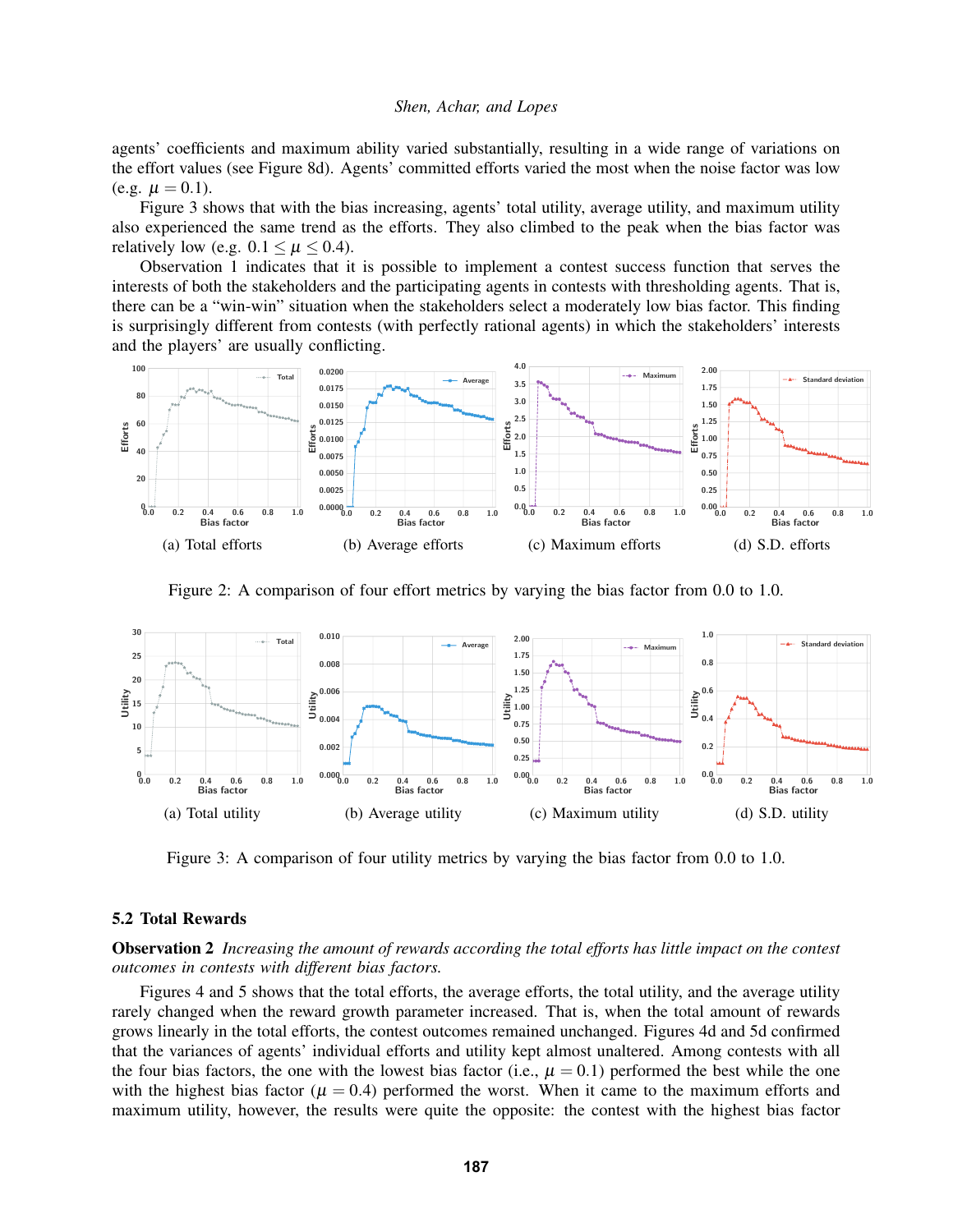$(\mu = 0.4)$  performed the best while the one with the lowest bias factor  $(\mu = 0.1)$  performed the worst. Two reasons contribute to this trend. First, the majority of the players are the ones with low abilities. Second, when the bias factor  $\mu$  is low, the contest favors the players with low skills. As a result, the contest can solicit efforts from more players. When the bias factor is high, the contest favors the players with high abilities. Because of it, the contest becomes much more appealing to top performers.

Observation [2](#page-6-2) indicates that it is more beneficial for the stakeholders to choose a low bias factor when the total amount of rewards grows linearly in the total efforts. However, if the stakeholders' goal is to solicit the maximum individual efforts, a high bias factor is more desirable.

<span id="page-7-0"></span>

Figure 4: A comparison of four effort metrics by varying the reward growth parameter from 0.0 to 1.0 for contests with four bias factor (0.1, 0.2, 0.3, and 0.4).

<span id="page-7-1"></span>

Figure 5: A comparison of four utility metrics by varying the reward growth parameter from 0.0 to 1.0 for contests with four bias factor (0.1, 0.2, 0.3, and 0.4).

## 5.3 Population Dynamics

<span id="page-7-2"></span>Observation 3 *As the number of participating agents increases, agents' total efforts and maximum efforts fluctuate, while agents' utility typically decreases.*

Figure [6](#page-8-0) shows that the total efforts fluctuated heavily at around 3 for contests with all the four bias factors (i.e.  $\mu = 0.1, 0.2, 0.3$ , and 0.4), and the maximum efforts changed back and forth between 0.3 and 2.8. Agents' individual efforts changed drastically (see Figure [6d\)](#page-8-0). However, the average efforts first dropped significantly to a low level (0.0002) and then varied moderately. A reason for this trend is that the increase in the player population changed the degree of competition in the contests and subsequently changed the contest dynamics. As a result, it was possible that some agents would be better off not to participate (i.e. their expected utility becomes negative) under one contest dynamics while they would have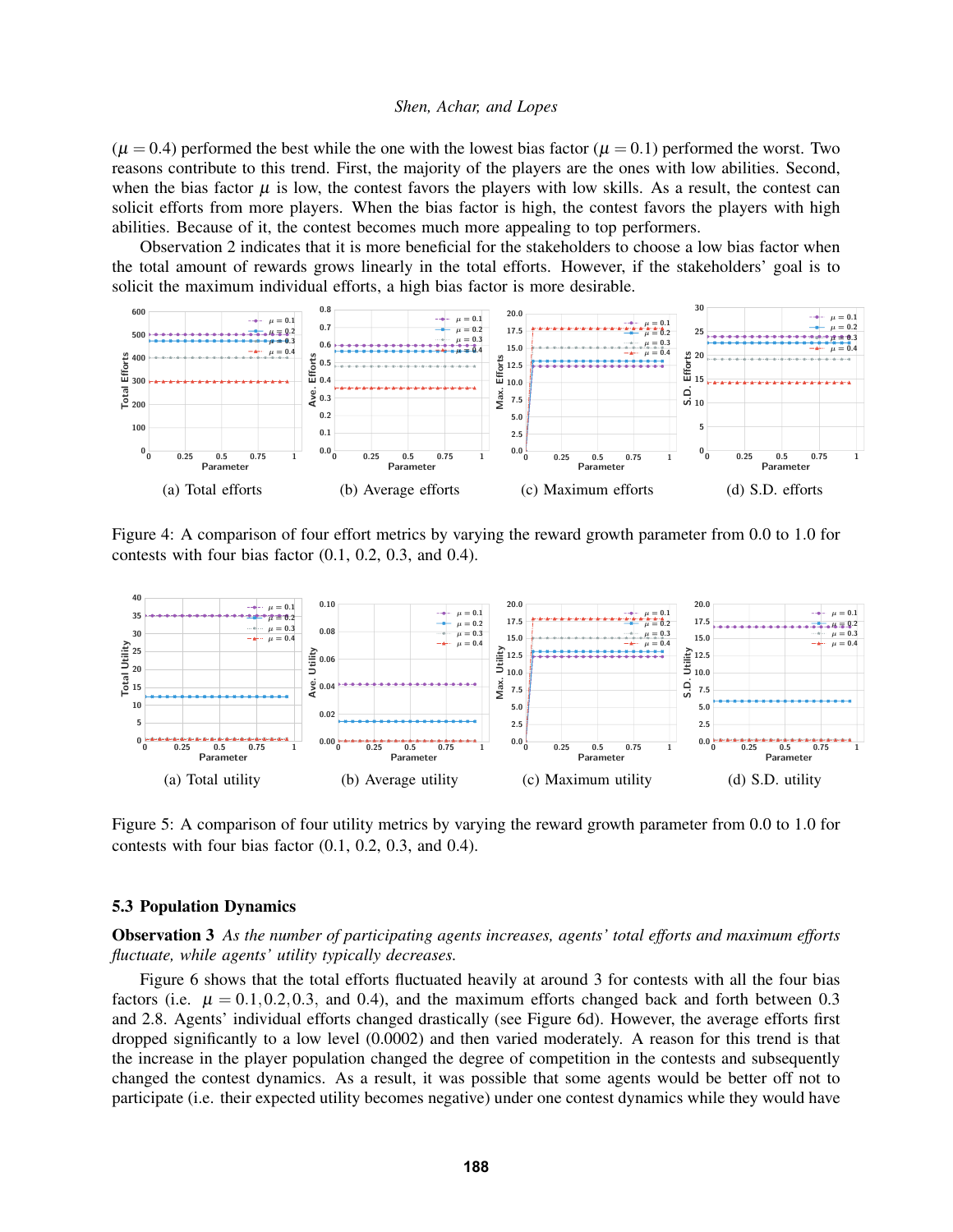higher incentives to exert more efforts under another contest dynamics It is worth noting that stakeholders can usually obtain a positive amount of efforts from the agents. Stakeholders' ability to solicit efforts is independent of the bias factors and the population of the players.

Figure [7](#page-8-1) demonstrates that agents' utility first dropped substantially and then kept at a similar level as the number of participating agents increased. This observation was expected because with the player population growing, the competition among the agents became more fierce. However, the total amount of rewards *M* remained unchanged. After the population had increased to a sufficiently large number (e.g. 1.5 times of the original population), the contest became less appealing to the many players because the competition was so stiff that these players could hardly make profits from participating in it.

<span id="page-8-0"></span>

Figure 6: A comparison of four effort metrics by varying the population from 0.25 to 5 times of the original value for contests with four bias factor (0.1, 0.2, 0.3, and 0.4).

<span id="page-8-1"></span>

Figure 7: A comparison of four utility metrics by varying the population from 0.25 to 5 times of the original value for contests with four bias factor (0.1, 0.2, 0.3, and 0.4).

Observation [3](#page-7-2) demonstrates that the population of participating agents has a tremendous impact on the contest outcomes. Despite it, stakeholders can usually have a guarantee that they receive a positive amount of efforts in contests with thresholding agents.

# 5.4 Coefficients

<span id="page-8-2"></span>Observation 4 *As agents' coefficients increase, both their efforts and utility drop sharply to the lowest level and then kept steady.*

Figures [8](#page-9-0) and [9](#page-9-1) demonstrate that agents' efforts and utility decreased abruptly to the lowest level and then kept steady. This trend was observed in all the metrics for contests with all the four different bias factors. The underline reason for this trend is that the marginal cost for an agent to invest an additional unit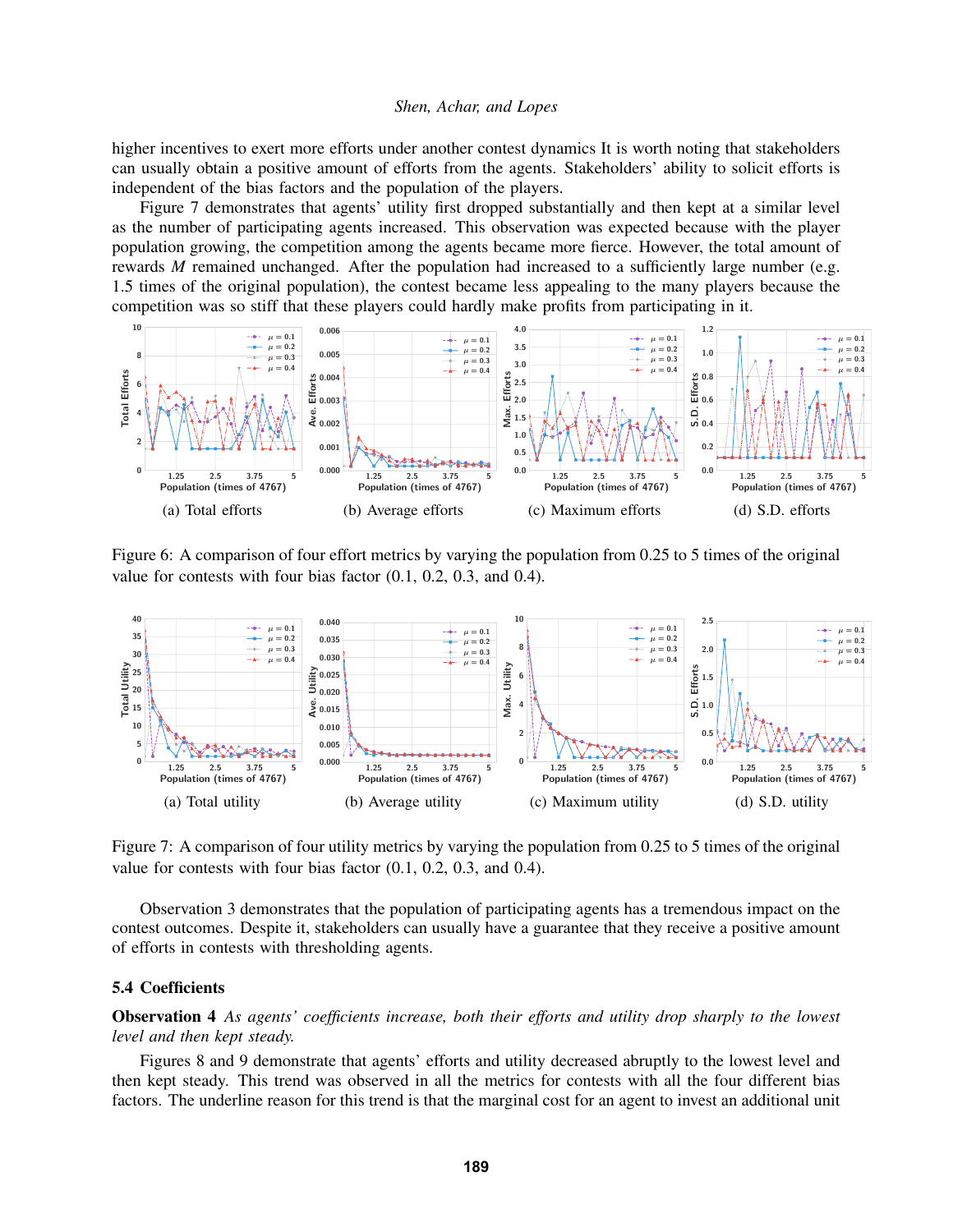of efforts grows significantly as the coefficient increases. When the coefficient exceeds a level (e.g. 0.1), it becomes unprofitable for agents to participate in the contests. As a result, the majority of the participants chose to exert no efforts.

Observation [4](#page-8-2) indicates that agents' coefficients have a significant impact on the performance of the contest outcomes before they become sufficiently large. When the coefficients go above the level, they do not affect the performance of the contest outcomes as most of the agents commit no efforts.

<span id="page-9-0"></span>

Figure 8: A comparison of four effort metrics by varying the coefficient from 0.1 to 10 times of the original value for contests with four bias factor (0.1, 0.2, 0.3, and 0.4).

<span id="page-9-1"></span>

Figure 9: A comparison of four utility metrics by varying the coefficient from 0.1 to 10 times of the original value for contests with four bias factor (0.1, 0.2, 0.3, and 0.4).

### 5.5 Discussion

The four observations tell a similar story: in contests with thresholding agents, the contest outcomes are jointly influenced by the bias factor, the population dynamics, and each agent's coefficient; it is feasible for the stakeholders to select a bias factor that is (approximately) optimal for both the stakeholders and the agents. To this end, it is usually more desirable for the stakeholders to set the bias factor to be moderately low (e.g.  $0.1 \leq \mu \leq 0.4$ ). This finding complements previous research on contests with perfectly rational agents that the stakeholders of the contests and the agents are often in a conflicting situation. While illuminating, our simulation analysis is by no means an exhaustive one due to the huge space of agents' private information.

Our study is intended to open a new line of research that can deepen our understanding of how to optimally coordinate thresholding agents. In doing so, we must build high-fidelity simulations based on real-world data, and develop new methods to efficiently learn and infer agents' decision models based on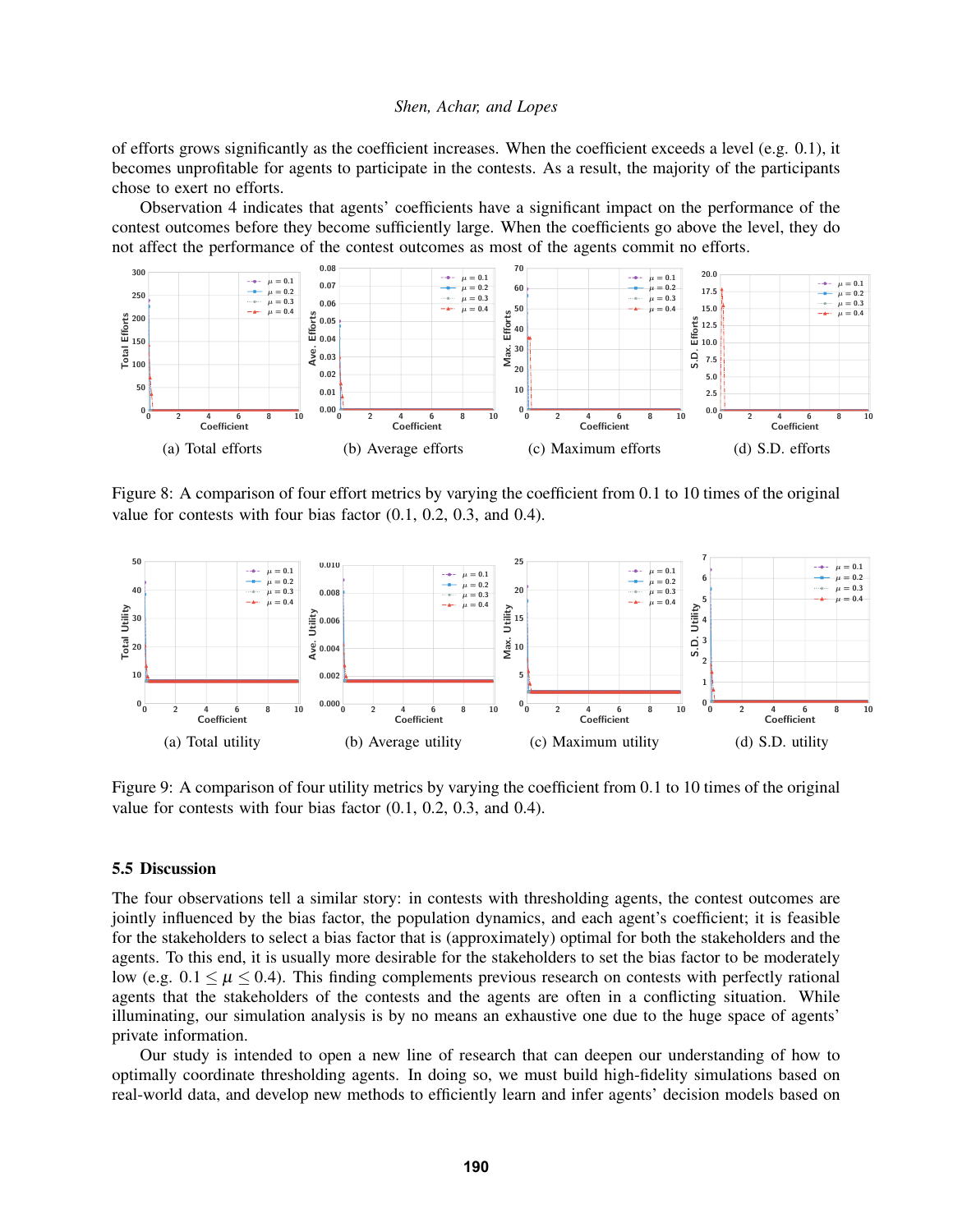their actual behavior. Addressing these challenges will augment humans' ability to coordinate systems with large populations of self-interested agents better.

# 6 CONCLUSION

In this paper, we describe a simulation study that quantifies how parameters of a contest success function and the agents influence the contest outcomes when non-cooperative agents use thresholding policies. We performed a series of experiments on a simulation platform that was built on top of a framework called SpaceTime. Experimental results demonstrate that although contest outcomes are jointly influenced by the bias factor, the population dynamics, and agents' coefficients, it is feasible for a stakeholder to design an (approximately) optimal contest that serves both the stakeholder's interests as well as the agents' by choosing a moderately low bias factor when the agents use thresholding policies. Our research sheds light on how to design proper competitions to coordinate thresholding agents' behavior for desirable outcomes.

Our work opens several exciting avenues for future research. In this paper, the thresholding agents do not adapt their coefficients dynamically based on experience. It would be interesting to study the scenarios when agents learn to adjust their coefficients. Our work is focused on one-stage contests. In practice, however, players need to go through multi-stage contests before they can win [\(Fu and Lu 2012\)](#page-10-14). It would be worth investigating how to design optimal contests with thresholding agents. Another fruitful area is to develop new methods to select the bias factor for a given contest automatically. It is also interesting to investigate how to design incentive mechanisms to encourage thresholding agents to participate in the contests.

### ACKNOWLEDGMENTS

This work was supported in part by National Science Foundation through grant no. CCF-1526593.

### REFERENCES

<span id="page-10-12"></span>Achar, R., and C. V. Lopes. 2019. "Got: Git, but for Objects". *arXiv preprint arXiv:1904.06584*.

- <span id="page-10-8"></span>Almahmoud, Z., J. Crandall, K. Elbassioni, T. T. Nguyen, and M. Roozbehani. 2018. "Dynamic Pricing in Smart Grids Under Thresholding Policies". *IEEE Transactions on Smart Grid* 10(3):3415–3429.
- <span id="page-10-2"></span>Baye, M. R., and H. C. Hoppe. 2003. "The Strategic Equivalence of Rent-Seeking, Innovation, and Patent-Race Games". *Games and Economic Behavior* 44(2):217–226.
- <span id="page-10-5"></span>Blavatskyy, P. R. 2010. "Contest Success Function with the Possibility of A Draw: Axiomatization". *Journal of Mathematical Economics* 46(2):267–276.
- <span id="page-10-4"></span>Clark, D. J., and C. Riis. 1998. "Contest Success Functions: An Extension". *Economic Theory* 11(1):201–204.
- <span id="page-10-3"></span>Corchón, L., and M. Dahm. 2010. "Foundations for Contest Success Functions". *Economic Theory* 43(1):81-98.
- <span id="page-10-11"></span>Dietl, H. M., E. Franck, and M. Lang. 2008. "Overinvestment in Team Sports Leagues: A Contest Theory Model". *Scottish Journal of Political Economy* 55(3):353–368.
- <span id="page-10-6"></span>Dimant, E., and C. Deutscher. 2015. "The Economics of Corruption in Sports: The Special Case of Doping". *Edmond J. Safra Working Papers* (55).
- <span id="page-10-7"></span>Easley, D., and A. Ghosh. 2015. "Behavioral Mechanism Design: Optimal Crowdsourcing Contracts and Prospect Theory". In *Proceedings of the Sixteenth ACM Conference on Economics and Computation*, 679–696. Portland, Oregon: Association for Computing Machinary.
- <span id="page-10-13"></span>Felipe Salvatore 2019. "Ranked Users Kaggle Data". [https://www.kaggle.com/felsal/ranked-users-kaggle-data/.](https://www.kaggle.com/felsal/ranked-users-kaggle-data/) accessed 04<sup>th</sup> February 2019.
- <span id="page-10-0"></span>Fort, R., and J. Winfree. 2009. "Sports Really Are Different: The Contest Success Function and the Supply of Talent". *Review of Industrial Organization* 34(1):69–80.
- <span id="page-10-14"></span>Fu, Q., and J. Lu. 2012. "The Optimal Multi-Stage Contest". *Economic Theory* 51(2):351–382.
- <span id="page-10-10"></span>Giampietro, M., S. G. Bukkens, and D. Pimentel. 1993. "Labor Productivity: A Biophysical Definition and Assessment". *Human Ecology* 21(3):229–260.
- <span id="page-10-1"></span>Gordon, B. R., and W. R. Hartmann. 2016. "Advertising Competition in Presidential Elections". *Quantitative Marketing and Economics* 14(1):1–40.
- <span id="page-10-9"></span>Granovetter, M. 1978. "Threshold Models of Collective Behavior". *American Journal of Sociology* 83(6):1420–1443.